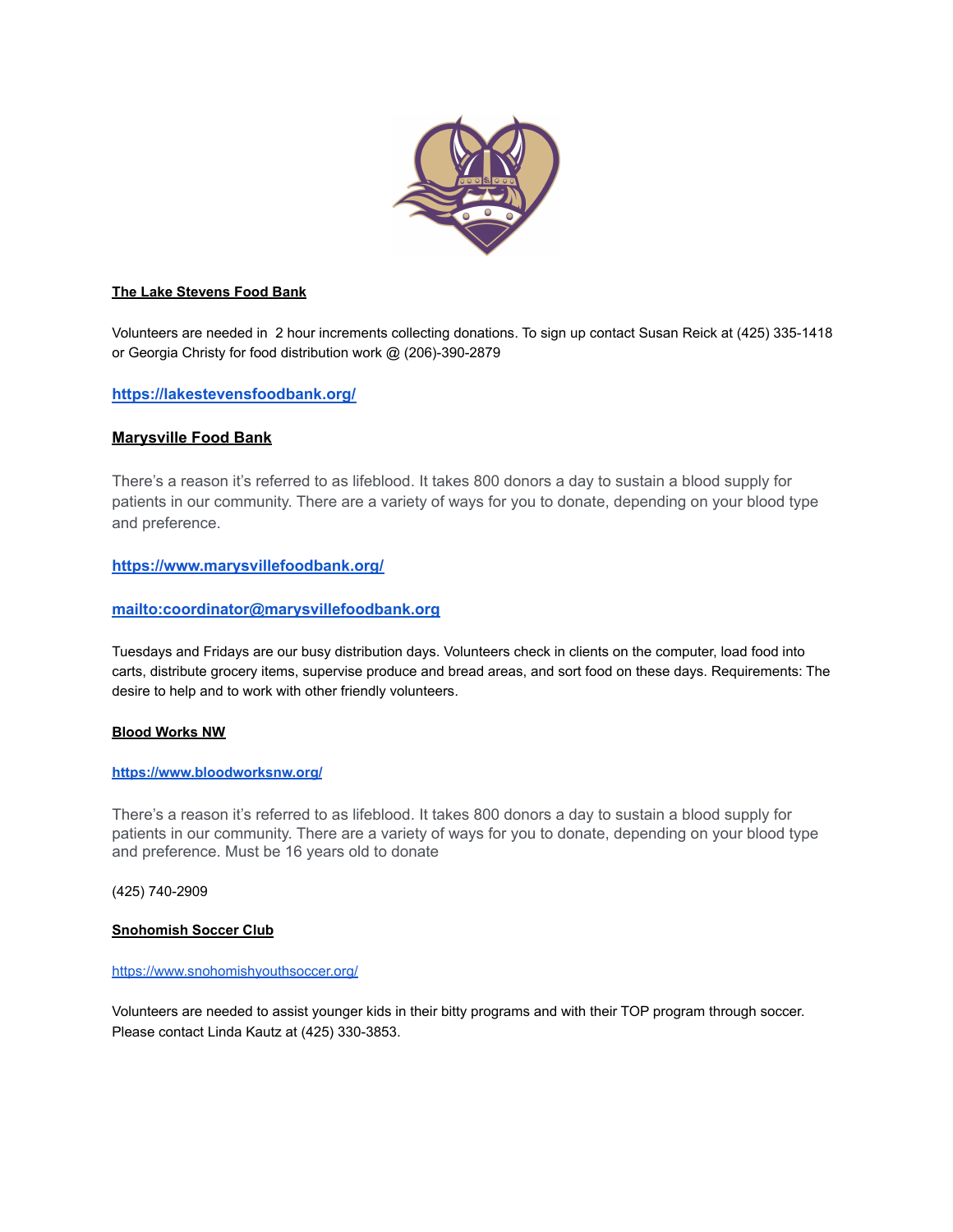## **Hungry Hearts Foundation**

### **<https://www.hungryheartsfoundation.com/>**

Volunteer coordination, Data Entry, Inventory, sorting and deliveries. Contact Anita at (425) 350-3180.

**Any Church or religious institution**Any volunteer work within these organizations is acceptable community servic**e**

## **Register or Pre- Register to Vote**

Use this link to become a registered voter or Pre-register if you are 17 years old

### <https://voter.votewa.gov/WhereToVote.aspx>

#### **Lake Stevens Little League**

#### **<https://www.lakestevenslittleleague.org/>**

LSLL needs volunteers to run their concession stands during Little League games. Please stop into the Learning Commons and get the dates and times needed,

### **Everett Animal Shelter**

### **<https://everettwa.gov/178/Volunteering-Fostering>**

Volunteers make a commitment to working a regularly scheduled 2 to 3 hour shift once per week for a minimum of 3 months.

### **Volunteers of America Western Washington**

## **<https://www.voaww.org/>**

Areas that are sponsored by VOAAWW:

- Everett Food Bank
- The Red Barn Farm in Everett on Saturdays. Help is needed to weed/plant /small tasks. Hours are from 10am-2pm.
- Opportunities for painting and doing some outside work in Snohomish County. Those hours are flexible. (Mon-Friday

### **Help a teacher past or present!**

Contact a past or present teacher and see about helping before or after school in their class